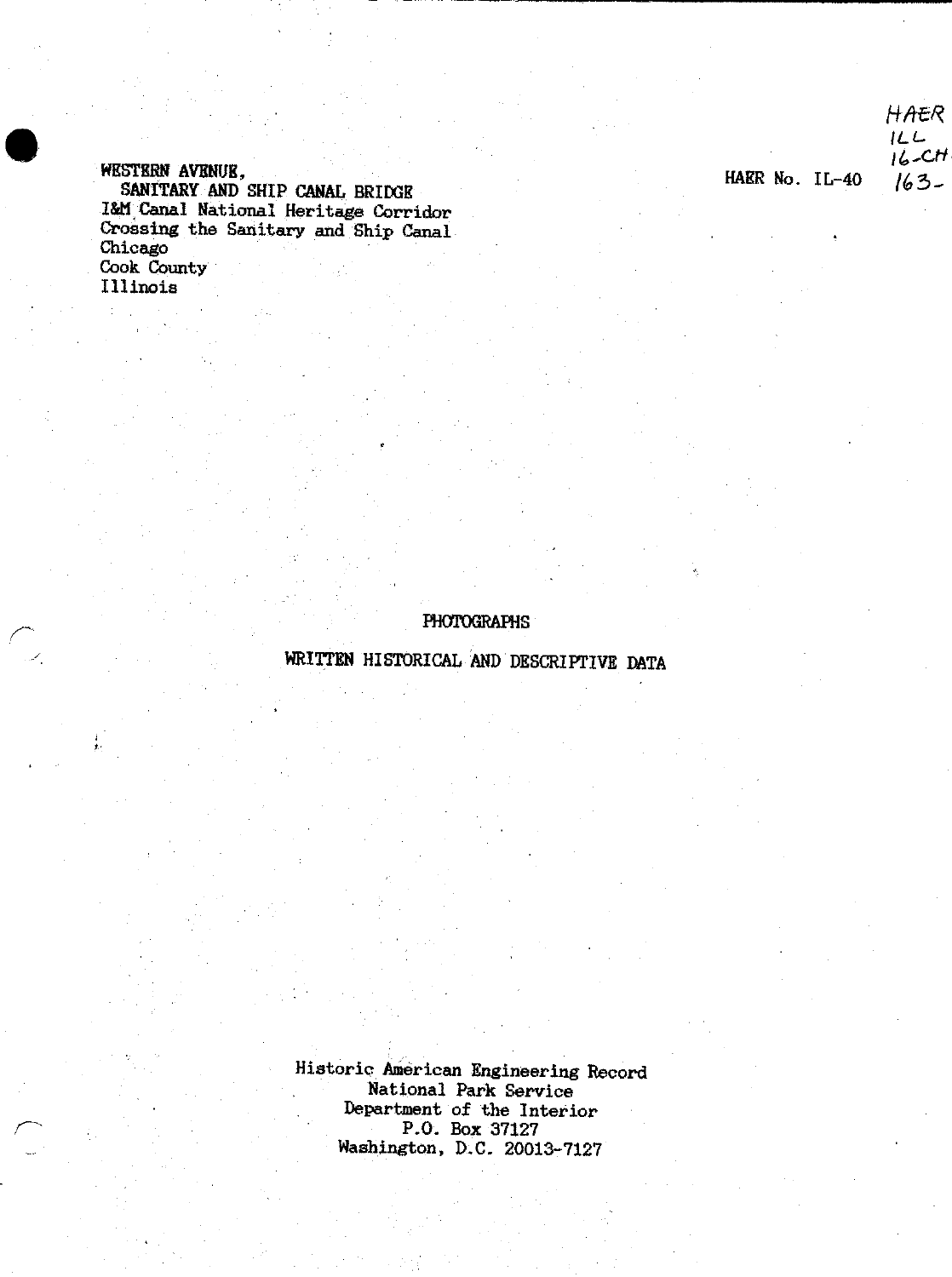#### HISTORIC AMERICAN ENGINEERING RECORD

# Index to Photographs ' / 63

HAER  $1LL$ <br> $16-CH16$ 

WESTERN AVENUE, THE RESOLUTION OF THE RESOLUTION OF THE RESOLUTION OF THE RESOLUTION OF THE RESOLUTION OF THE RESOLUTION OF THE RESOLUTION OF THE RESOLUTION OF THE RESOLUTION OF THE RESOLUTION OF THE RESOLUTION OF THE RESO SANITARY AND SHIP CANAL BRIDGE Crossing the Sanitary and Ship Canal Chicago Cook County Illinois

Martin Stupich, Photographer 1988

- IL-40-1 LONG VIEW LOOKING EAST FROM SCISSORS BRIDGE
- IL-40-2 OBLIQUE VIEW, SOUTHWEST TO NORTHEAST
- IL-40-3 CLOSER OBLIQUE VIEW, SOUTHWEST TO NORTHEAST
- IL-40-4 WEST SIDE, SOUTHWEST TO NORTHEAST
- IL-40-5 LONG VIEW, LOOKING NORTH
- IL-40-6 INSIDE SOUTH PORTAL, LOOKING EAST WITH CHICAGO SKYLINE TO RIGHT
- IL-40-7 LOOKING WEST THROUGH SOUTH PORTAL ACROSS FOUR LANES OF TRAFFIC
- IL-40-8 OBLIQUE VIEW, NORTH PORTAL, LOOKING NORTHEAST
- IL-40-9 DETAIL, CONCRETE PIER, SOUTH END, WEST SIDE
- IL-40-10 DETAIL, SOUTH PORTAL, FROM SOUTHWEST PEDESTRIAN ACCESS
- IL-40-11 DETAIL OF RAILING, SOUTHWEST CORNER
- IL-40-12 DETAIL, BUILDER'S PLATE